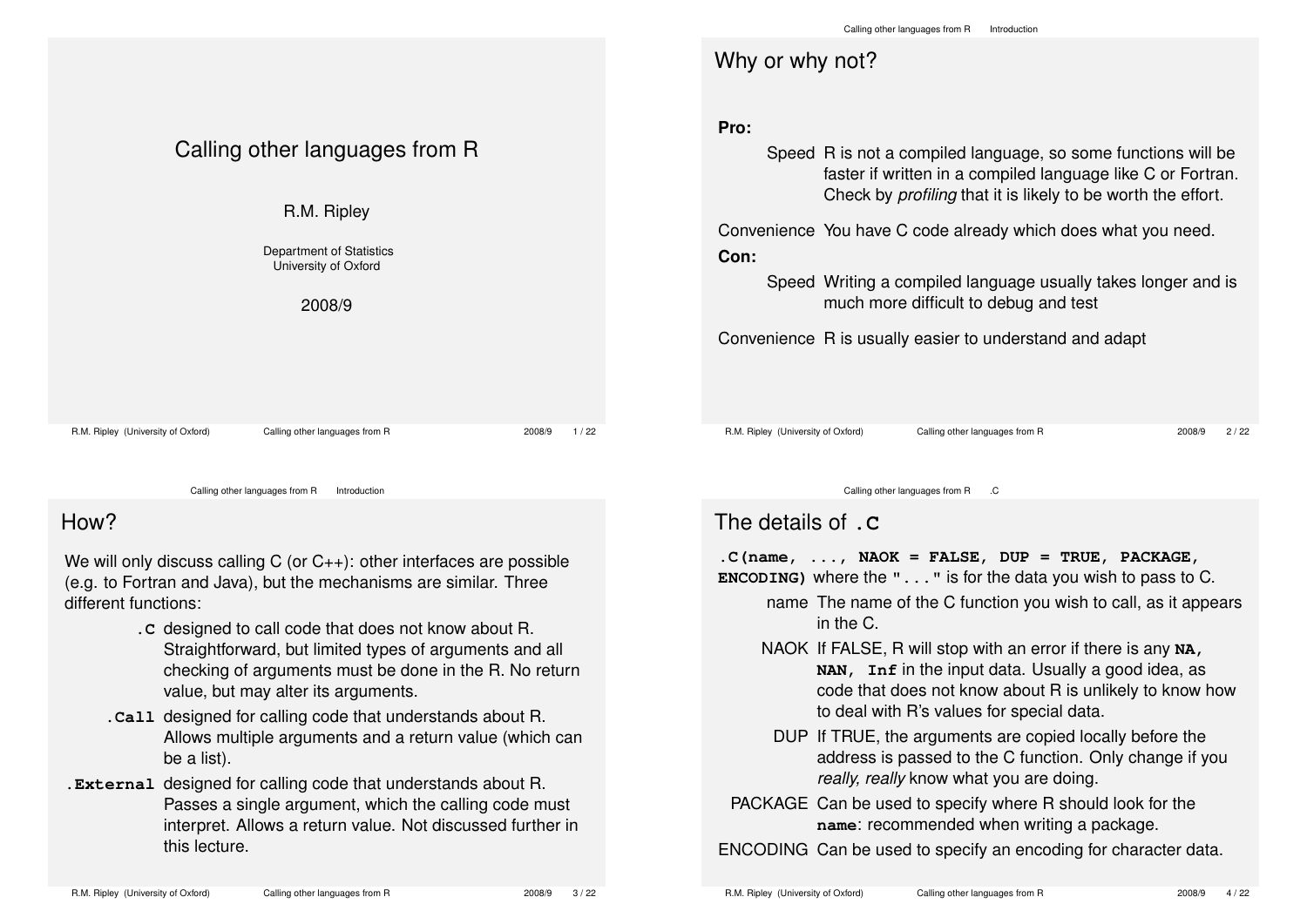### Example of **.C**

An example, adapted from Venables and Ripley, *S Programming*:



# Correspondence between R and C types

Calling other languages from R .C

| R storage mode | C type          |
|----------------|-----------------|
| logical        | int *           |
| integer        | $int *$         |
| double         | double *        |
| complex        | Rcomplex *      |
| character      | char**          |
| raw            | unsigned char * |

Table: Mapping between R storage modes and C types

Notice that sometimes a vector or matrix of integer values is often stored in R as reals. Coercion is always advisable.

## Example of **.C**, continued

- **as.double** or similar is used to coerce existing vectors into the correct type for the C
	- (See table of possible coercions/conversions)
- **double(m)** or similar is used to create an empty vector of length **m** for the return values
- Matrices and arrays will be passed as vectors.
- All dimensions must be passed explicitly.
- **.C** returns a list with named or unnamed elements corresponding to the **"..."** of the call: here one element is named and that will be extracted by the **\$res**.

R.M. Ripley (University of Oxford) Calling other languages from R 2008/9 6 / 22

Calling other languages from R .C

### Further details on .C interface

| debug           | • Can use printf within your C code. But output<br>not visible in Rgui (the R console on Windows).<br>$\bullet$ Better to include the header file $\leq$ <b>R</b> . <b>h</b> $\geq$ and<br>replace printf by Rprintf.<br>• Other debugging is platform dependent: consult<br>the manual Writing R Extensions. |
|-----------------|---------------------------------------------------------------------------------------------------------------------------------------------------------------------------------------------------------------------------------------------------------------------------------------------------------------|
| error           | $\bullet$ Use error () or warning (), with syntax as<br>for $print$ f (header file $\langle R.h \rangle$ )                                                                                                                                                                                                    |
| random numbers  | • Can access R's random number generators<br>O Use GetRNGstate () at the start<br>$\circ$ Then use runif() etc.<br>O Finally, call PutRNGstate ()<br>• Header file <rmath.h> will be required.</rmath.h>                                                                                                      |
| other functions | • see the manual Writing R Extensions for further<br>possibilities                                                                                                                                                                                                                                            |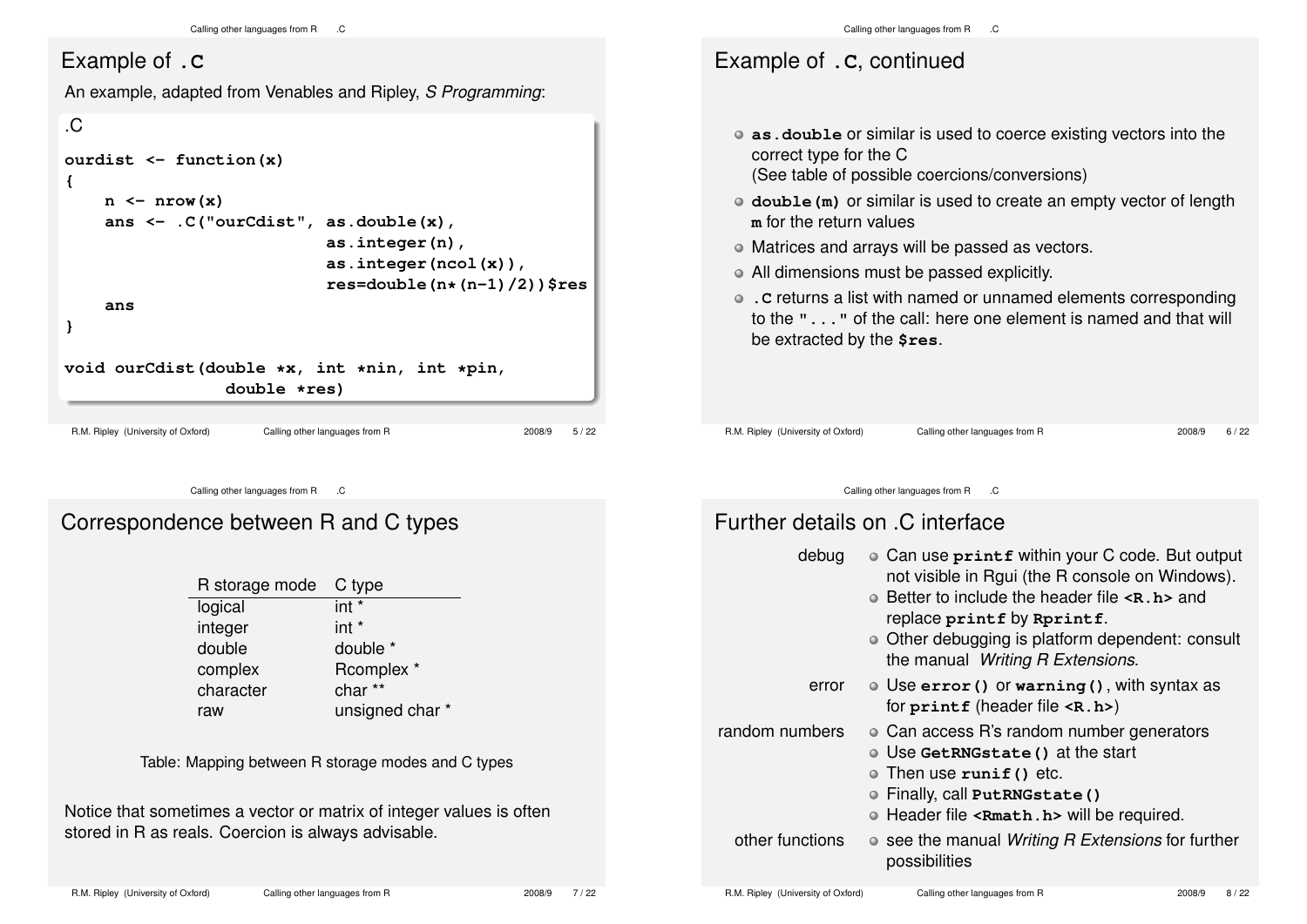# Using C: compiling and linking

- Same procedure for **.C** and **.Call**
- Some tools are required: these will probably exist under Linux, but for Windows, install Rtools. You need Rtools early in your path: try not to install too many programs later that might put themselves earlier in the path. Mac OS X users will need to install the Xcode Tools.
- Compiled code is loaded as a shared object (Linux or MacOS X) or as a DLL (Windows).
- Load the object using **dyn.load()** and unload it using **dyn.unload()**. (Often via another function if within a package: see next lecture!) (On Windows must unload before recreating the DLL.)
- Create the object using **R CMD SHLIB** at a *command prompt* (For Windows, Start/All programs/Accessories/Command Prompt)

R.M. Ripley (University of Oxford) Calling other languages from R 2008/9 9 / 22

```
Calling other languages from R Compiling and linking
Running our example
running ourdist
at command prompt
R CMD SHLIB ourCdist.c
in R
x<- matrix(runif(9),nrow=3)
dyn.load("ourCdist.dll")
ourdist(x)
[1] 0.6207019 0.7226275 0.5782042
dyn.unload("ourCdist.dll")
## in Windows, unload if you need to alter it
```
### R CMD SHLIB

Making and loading shared libraries or dlls

For one single C source file: **R CMD SHLIB mycsrc.c**

```
For multiple .c, .o:
R CMD SHLIB mycsrc.c myobj1.o myobj2.o
```
Then, within R, **dyn.load("mycsrc.so")** or **dyn.load("mycsrc.dll")** (**.dll** not needed under Windows)

If all goes well, this will create **mycsrc.so** or **mycsrc.dll**

If it fails, apart from compilation errors, look in the manual *Writing R Extensions* for advice on how to tailor the Make process.

R.M. Ripley (University of Oxford) Calling other languages from R 2008/9 10 / 22

Calling other languages from R .Call

.Call

The call itself is very simple:

Syntax for .Call

**.Call(name, ..., PACKAGE)**

- But the C code is more complicated.
- The arguments are passed as a sequence of R objects
- Arguments are accessed using macros.
- Must return an R object
- Use header file **<Rinternals.h>** to get the macro definitions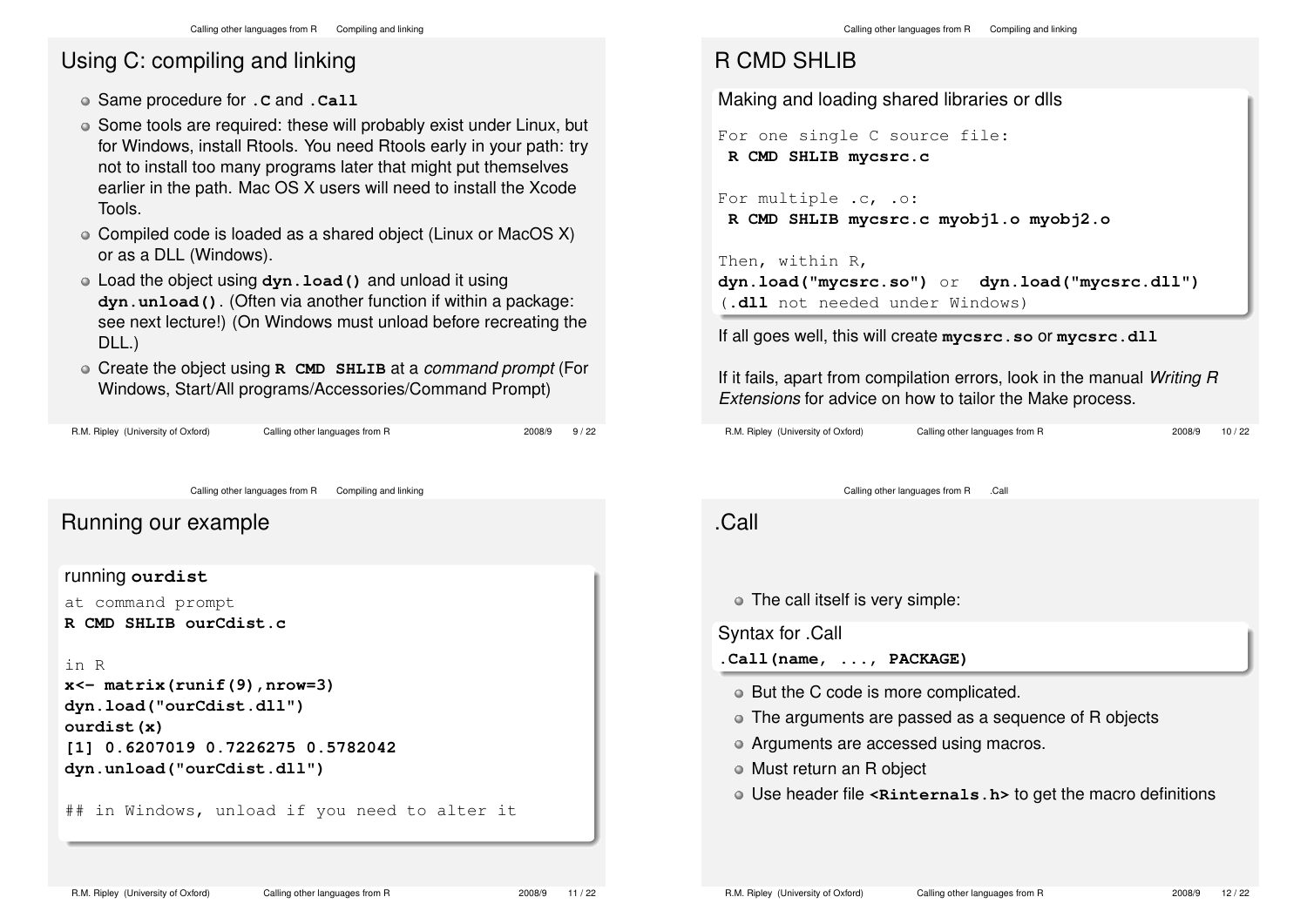#### An example

From Venables and Ripley, S programming: a function to convolve finite sequences:

$$
c_i = \sum_{j,k\geq 0: j+k=1} a_j b_k, i=0,\ldots,n_a+n_b
$$

```
First the R, using .C
"%+%" <- function(a, b)
  .C("convolve1",
  as.double(a), as.integer(length(a)),
  as.double(b), as.integer(length(b)),
  ab=double(length(a) + length(b) -1))$ab
```
R.M. Ripley (University of Oxford) Calling other languages from R 2008/9 13 / 22

Calling other languages from R .Call

An example, continued

```
Now the R, using .Call
```
**"%+%" <- function(a, b) .Call("convolve2", as.double(a), as.double(b))**

The lengths are no longer passed.

- No space in the argument list is created for returning the result.
- The arguments should be treated as read only.

The function returns a value.

Calling other languages from R .Call

### An example, continued

```
Now the C, using .C
void convolve1(double *a, int *na,
     double *b, int *nb, double *ab)
{
   int i, j, nab = *na + *nb - 1;for (i = 0; i < nab; i++) ab[i] = 0.0;for (i = 0; i < *na; i++)
      for (j = 0; j < *nb; j++)
          ab[i + j] += a[i] + b[j];
  }
 R.M. Ripley (University of Oxford) Calling other languages from R 2008/9 14 / 22
              Calling other languages from R .Call
An example, continued
The C using .Call
#include <R.h>
#include <Rinternals.h>
SEXP convolve(SEXP a, SEXP b){
   int i, j, na, nb, nab;
   SEXP ab;
```

```
na = length(a); nb = length(b); nab = na + nb -1;
PROTECT(ab = allocVector(REALSXP, nab));
for (i = 0; i < nab; i++) REAL(ab) [i] = 0.0;for (i = 0; i < na; i++)
    for (i = 0; j < nb; j++)REAL(ab)[i+j] += REAL(a)[i] + REAL(b)[j];
UNPROTECT(1);
```
**return ab;**

**}**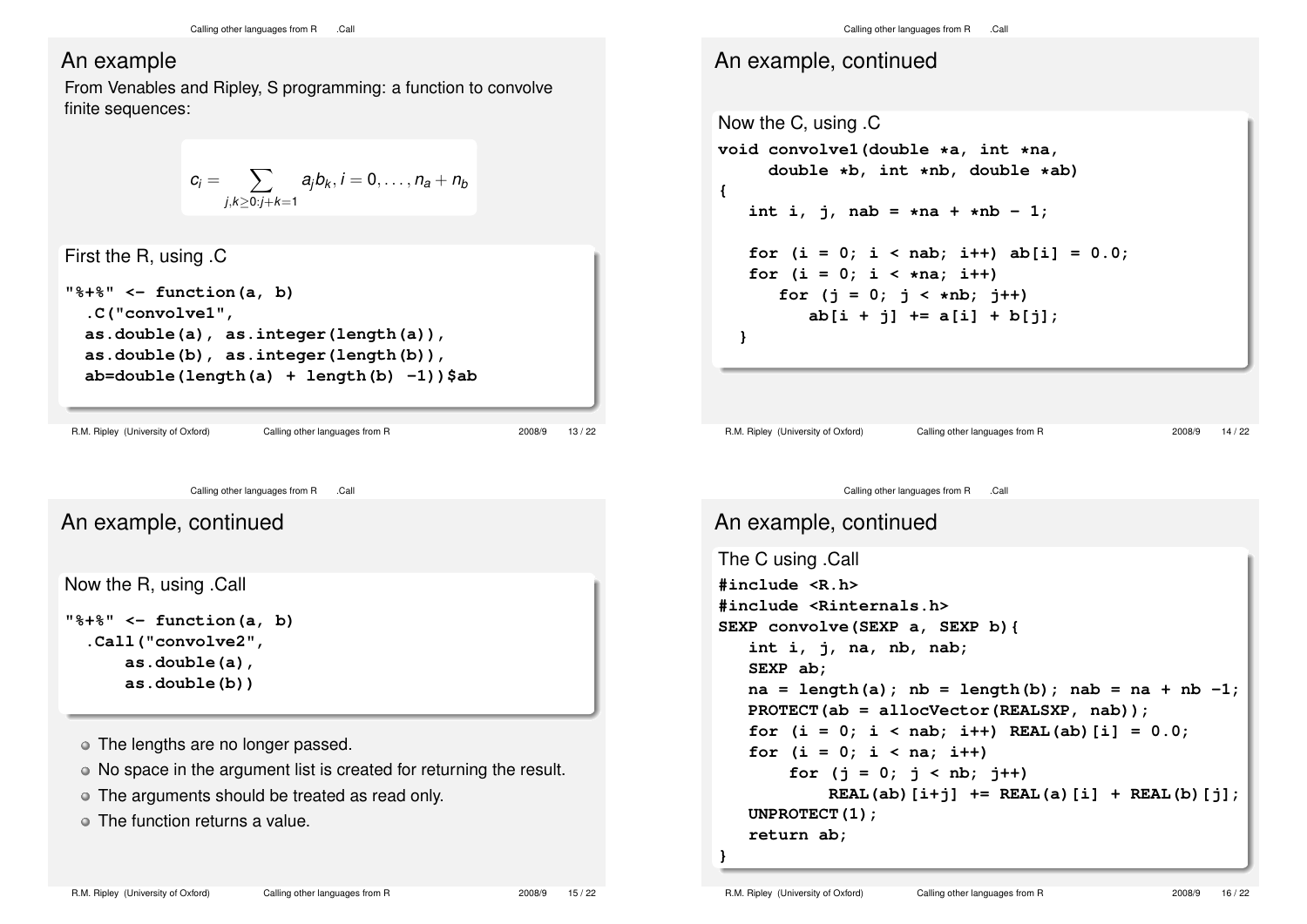#### An explanation!

- The basic object is a **SEXP**, a pointer to a **SEXPREC**
- You can find length of the object it points to using **length**
- Similarly, if the SEXP is really a matrix, you can use **nrows** to find out how many rows it has.
- Create an R object for the return value using **allocVector** or similar, with appropriate type.
- Access these R objects using function calls to **REAL**. (**INTEGER** also available).
- Tell R not to garbage collect the vector you have allocated by using **PROTECT**.
- At the end, remove one item from the stack of protected items using **UNPROTECT(1)**
- Return the R object you have created. If no return object required, use **R\_NilValue**

| R.M. Ripley (University of Oxford) | Calling |
|------------------------------------|---------|

```
g other languages from R 2008/9 17 / 22
```
Calling other languages from R .Call

#### Running our second example

running **convolve at command prompt R CMD SHLIB convolve1.c R CMD SHLIB convolve2.c in R a <- rnorm(10); b <- rnorm(10) dyn.load("convolve1.dll") a %+% b ## load second definition of %+% dyn.load("convolve2.dll") a %+% b**

**## should get the same results!**

```
A slightly faster way
```
More efficient version

**...**

```
double *xa, *xb, *xab;
  xa = REAL(a);
  xb = REAL(xb):
  xab = REAL(ab);
...
   for (i = 0; i < nab; i++) xab[i] = 0.0;for (i = 0; i < na; i++)
       for (i = 0; j < nb; j++)xab[i + j] += xa[i] + xb[j];
...
}
```
**REAL** is a function: more efficient to call it once for each object and then use a pointer.

```
R.M. Ripley (University of Oxford) Calling other languages from R 2008/9 18 / 22
```
Calling other languages from R .Call

## One or two notes about C++

- $\circ$  Don't tell the compiler that your source is C<sub>++</sub> if it is really C: the compiler for C will give you more efficient code.
- To use C++ code, surround the functions you wish to call from R with

```
extern "C" {
}
```